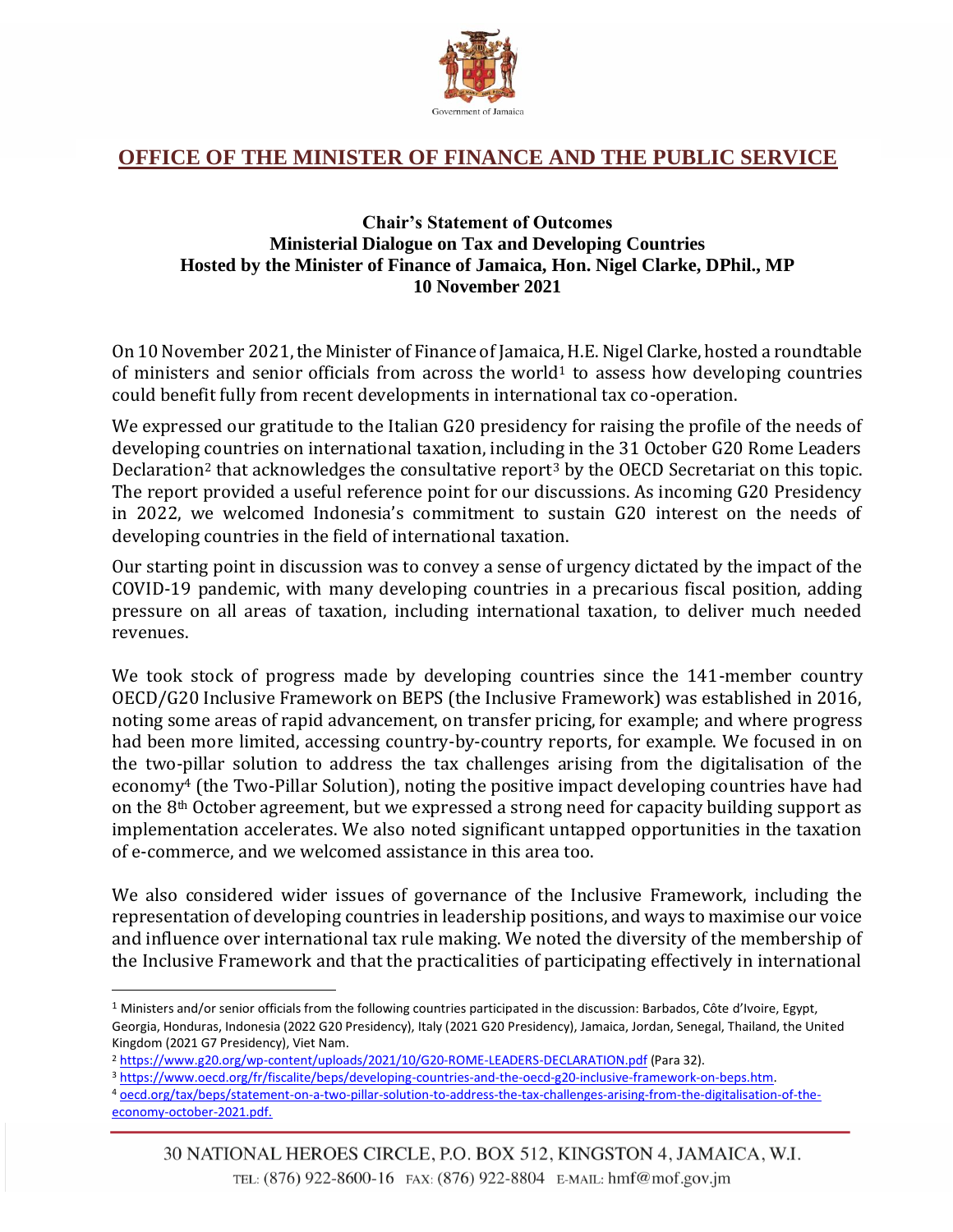taxation discussions are often significant constraints, particularly for small lower capacity countries.

Finally, we looked into the future, noting that the current pandemic is necessitating a reconsideration of several tax policy priorities in many countries, both to support recovery and to restore sustainable public finances in the medium term. We noted there are several topics that would benefit more from international discussion, including tackling climate change through tax policy action, plus carbon pricing; other tax policies impacting on the Sustainable Development Goals (SDGs), including health; the global experience of the digitalisation of tax administration.

With this context in mind, our priority action areas are as follows:

- Developing countries hope and expect to benefit from international tax rules, including the recently agreed Two-Pillar Solution. In that context we noted the urgent need for a comprehensive and bespoke technical assistance programme to assist developing countries implement the Two-Pillar Solution, including through partnerships between relevant development partners and donor countries. Such support must take account of the multiple and competing Domestic Resource Mobilisation priorities facing low capacity countries, particularly as a result of the pandemic.
- There is a need to examine the specific circumstances of small island developing states (SIDS) that have significant financial services industries and may see an economic impact from the adoption of the global minimum corporate tax. More broadly, the particular circumstances of SIDS need to be taken into account in tax policy discussions.
- The circumstances of developing countries must be duly taken into account in implementing the BEPS agenda, including in areas that have been particularly challenging such as country-by-country reporting. This requires further reflection by the Inclusive Framework.
- To further realise equal footing and to strengthen the voices of developing countries, the governance structure of the Inclusive Framework could evolve to be more representative of developing countries and ensure their views are heard and understood (including a developing country representative co-hosting the Inclusive Framework and an updated mandate and role for the Advisory Group for Co-operation with Partner Economies). Practical measures to support the effective participation by developing countries during meetings are also important.
- Different regions can reflect further about how regional bodies can gear up and prepare effectively for international taxation discussions.
- Further consideration can be given to how other taxation matters (such as climate action/ carbon pricing; tax and the SDGs; the digitalisation of tax administration) would benefit from multilateral dialogue. The Inclusive Framework format may have value as